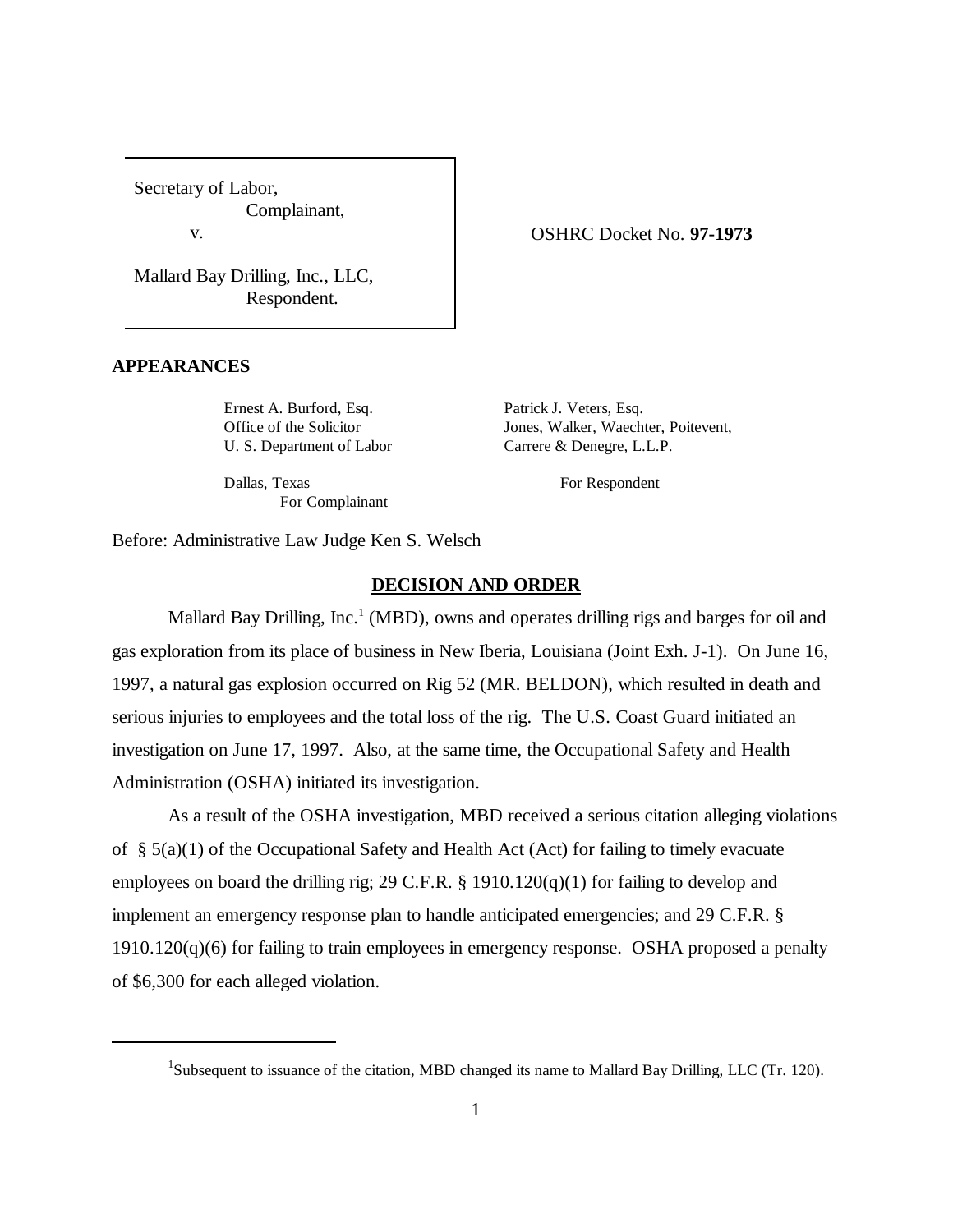The hearing was held on April 27, 1998, in New Orleans, Louisiana. MBD stipulated that it is an employer engaged in a business affecting commerce within the meaning of the Act (Tr. 7). MBD also agrees that if OSHA's jurisdiction is not preempted by the U.S. Coast Guard, MBD withdraws its contest to the alleged violations of  $\S5(a)(1)$  of the Act and 29 C.F.R.  $\S$  1910.120(q)(1) and 1910.120(q)(6) (Tr. 5-6). In exchange, the Secretary amends the proposed penalties to \$4,410 for each violation (Tr. 4).

MBD argues that OSHA lacks jurisdiction or its jurisdiction is preempted by the U.S. Coast Guard. Based on Review Commission precedent, OSHA's jurisdiction is not preempted.

### *Background*

MBD is engaged in oil and gas drilling explorations in the United States, Africa and the Far East. In business since 1952, MBD's principal place of business is in New Iberia, Louisiana (Joint Exh. J-1; Tr. 122). MBD owns and operates 170 marine units, including drilling barges, such as Rig 52, crew boats and various deck barges (Tr. 96). It employs approximately 1,200 employees worldwide (Tr. 121). MBD's business primarily involves a "work-over" operation, which is work done on a preexisting well to enhance its production capabilities (Tr. 104).

MBD's Rig 52, known as MR. BELDON, was a special purpose barge; one of ten classified deep drilling barges owned by MBD in the United States (Tr. 112). It was a non-self propelled barge which was moved to location by a tug boat (Tr. 121). The stern of the barge had a "key" slot to allow the barge to position the stern-mounted derrick directly over the well. Rig 52 had three decks. The lower deck was designed to allow it to be completely submerged while on location. The second deck was mostly enclosed with steel bulkheads and accommodated generators, mud tanks, mixing vats, mud pumps, parts storage space and the control room. The upper deck of the barge consisted of a large, completely enclosed house (forward) which was the living quarters, galley and office (Joint Exh. J-1; Exhs. C-4, C-5).

Rig 52 was constructed in 1981. Construction plans were reviewed by the American Bureau of Shipping (ABS) (Exh. R-6; Tr. 19). Since initial construction, the rig has neither been classed nor reinspected by ABS. Rig 52 also received a Certificate of Documentation from the U.S. Coast Guard (Exh. R-6). The Coast Guard considered it an uninspected vessel which did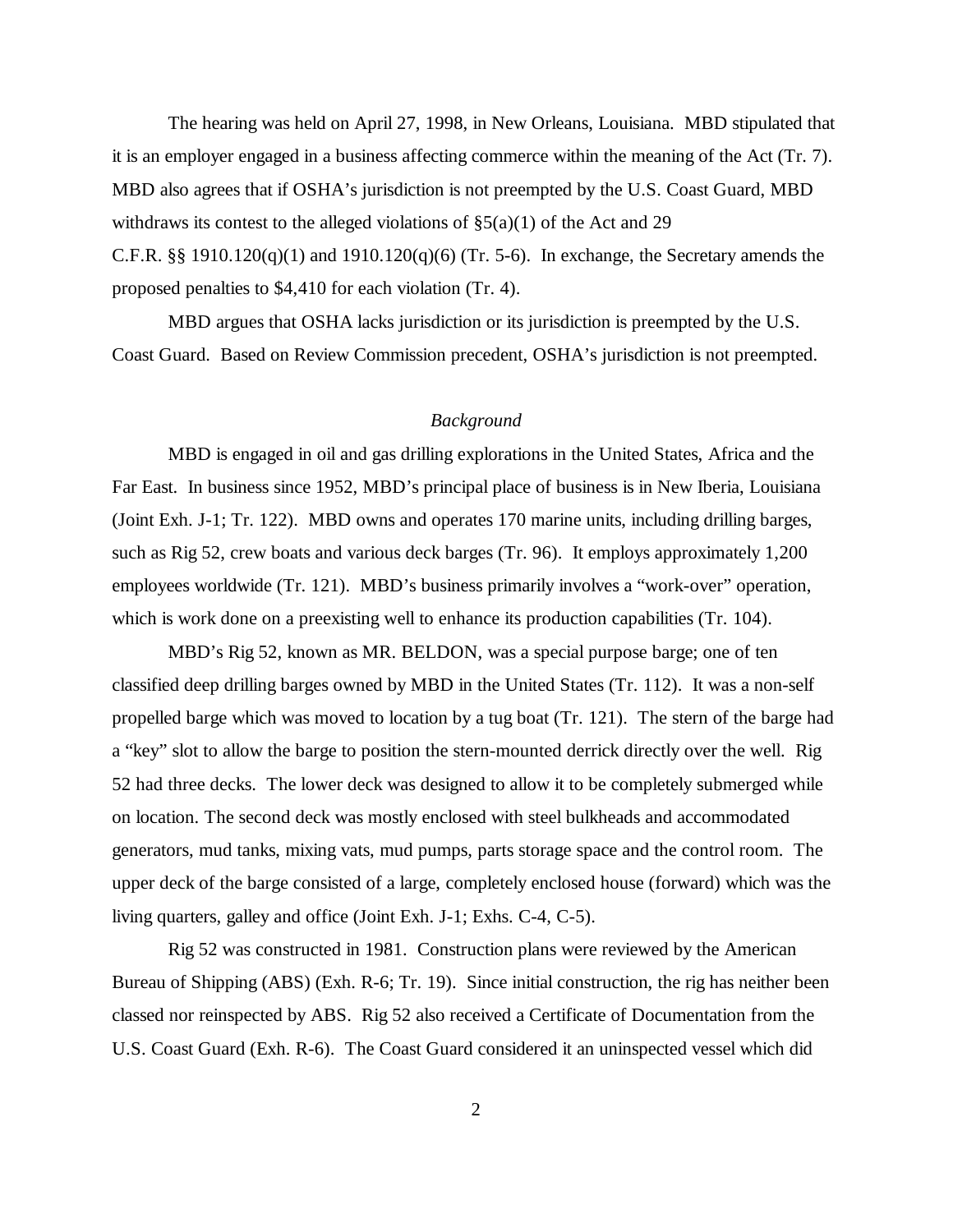not hold a U.S. Coast Guard issued certificate of inspection nor was it required to be inspected by the Coast Guard (Exh. C-1; Tr. 28, 113, 122). *Also see* definition at 46 U.S.C. § 2101(43).

On June 16, 1997, Rig 52 was operating in the Little Bayou Pigeon, a navigable body of water in the territorial waters of Louisiana. It was located approximately 30 miles northwest of Morgan City, Louisiana (Tr. 27). Rig 52 was in the final stages of well completion, pursuant to a drilling contract with Denbury Management, Inc., owner of the well (Joint Exh. J-1, Exh. C-1). The rig had been at the location for approximately 70 days, and the well was at a depth of 13,500 feet (Tr. 121). There were 22 employees on the rig (Tr. 33).

During the final stages, Rig 52 was performing an operation called "reversing out," which is the circulation and displacement of heavy drilling mud from the well. A calcium chloride solution is pumped into the well which displaces the mud. The mud is deposited in a shale shaker on the rig and pumped to an open hopper barge (Joint Exh. J-1). While reversing out, there were a blowout and an explosion which occurred at approximately 9:00 p.m. (Exh. C-1; Tr. 33, 65). The explosion killed and injured several employees.

The U.S. Coast Guard initiated its investigation on June 17, 1997 (Tr. 25). The U.S. Coast Guard established a command post, inspected the site and interviewed employees. The scope of the investigation was limited to vessel issues, including hazard recognition, written procedures, engineering, and overall crew competency (Tr. 26-27). As a result of its investigation, the Coast Guard made general recommendations, but no finding of violation by MBD (Exh. C-1).

The OSHA investigation was conducted by compliance officer Michael Sophrer and was limited to the emergency response requirements of § 1920.120. Other than obtaining documents furnished to the U.S. Coast Guard, OSHA did not inspect the barge or interview employees (Tr. 67-68).

### *Discussion*

#### OSHA has jurisdiction under §4(a) of the Act.

Section 4(a) of the Act provides in part that: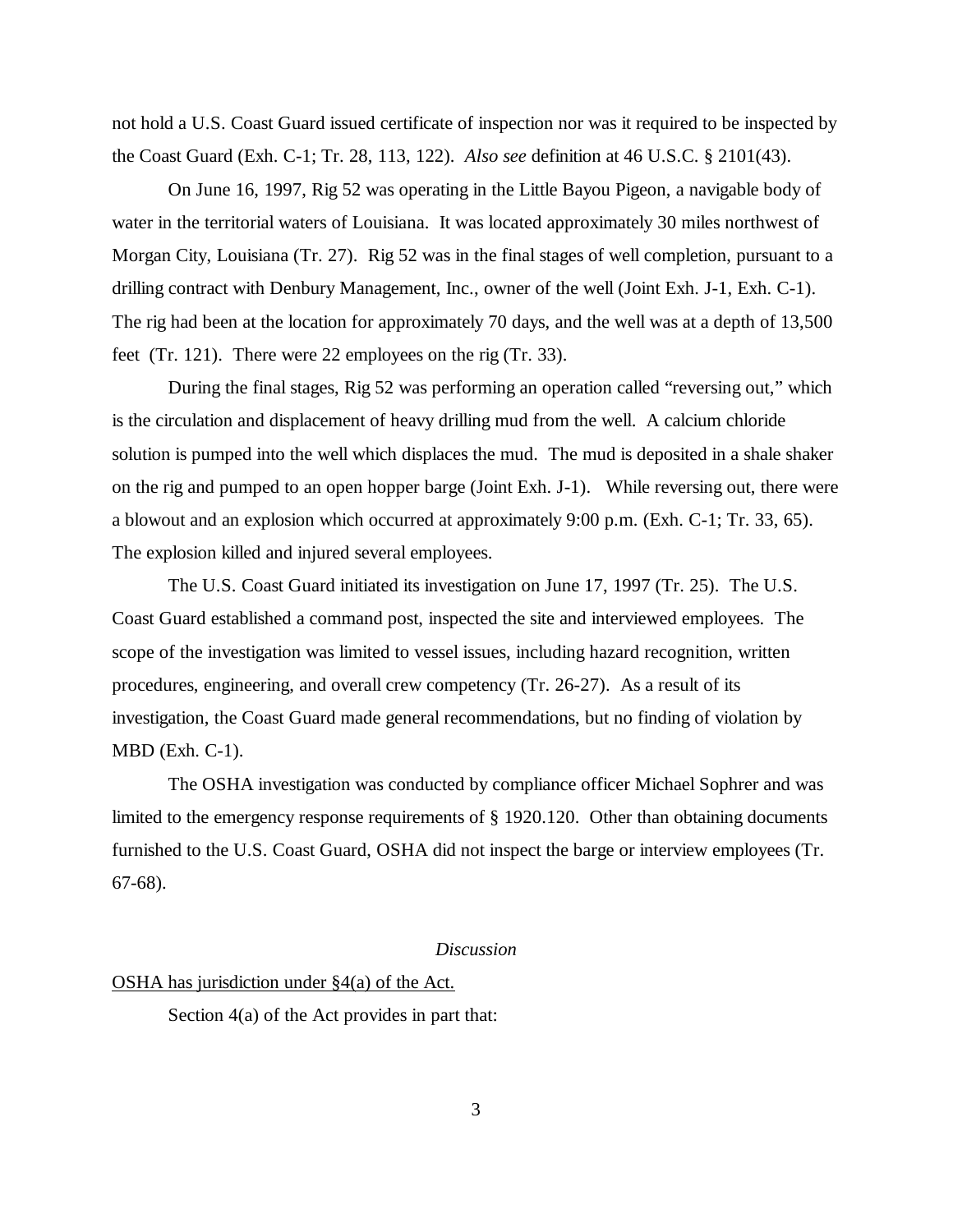This Act shall apply with respect to employment performed in a workplace in a State, the District of Columbia, the Commonwealth of Puerto Rico, the Virgin Islands, American Samoa, Guam, the Trust Territory of the Pacific Islands, Wake Island, Outer Continental Shelf lands defined in the Outer Continental Shelf Act, Johnson Island, and the Canal Zone.

MBD argues that the Act's jurisdiction does not extend to a vessel such as Rig 52 because it is not a "work place" as required by the Act. MBD cites *Donovan v. Texaco, Inc*., 720 F.2d 825, 829 (5th Cir. 1983). The *Texaco* case involved a Coast Guard licensed engineer employed on Texaco's deep sea fleet who complained of discrimination under § 11(c) of the Act. The Fifth Circuit concluded that the Act's regulations do not apply to working conditions of seamen on vessels in navigation.

MBD's employees were not licensed nor had certificates from the U.S. Coast Guard (Tr. 108-109). The employees were not seamen as defined by the U. S. Coast Guard (Tr. 29-30). The employees were not performing navigational-related activities (Tr. 31). Rig 52 was considered by the Coast Guard as an uninspected vessel, although it was documented and had an official number (Tr. 28, 43). It was stationary and within the territorial boundaries of the State of Louisiana (Tr. 30). To move from location to location, the rig needed to be towed by a tug boat (Tr. 43).

In considering the application of § 4(a) of the Act, the Review Commission concluded that "OSHA has authority to enforce the OSH Act with respect to vessels that are located in U.S. territorial waters." *Tidewater Pacific, Inc*., 17 BNA OSHC 1920, 1923 (No. 93-2529, 1997). Rig 52 was a vessel within the territorial boundaries of Louisiana. It was a workplace. Section 4(a) of the Act is applicable.

# Application of § 4(b)(1) Preemption.

Section  $4(b)(1)$  provides that:

Nothing in this Act shall apply to working conditions of employees with respect to which other Federal agencies, and State agencies acting under section 274 of the Atomic Energy Act of 1954, as amended (42 U.S.C. 2021), exercise statutory authority to prescribe or enforce standards or regulations affecting occupational safety and health.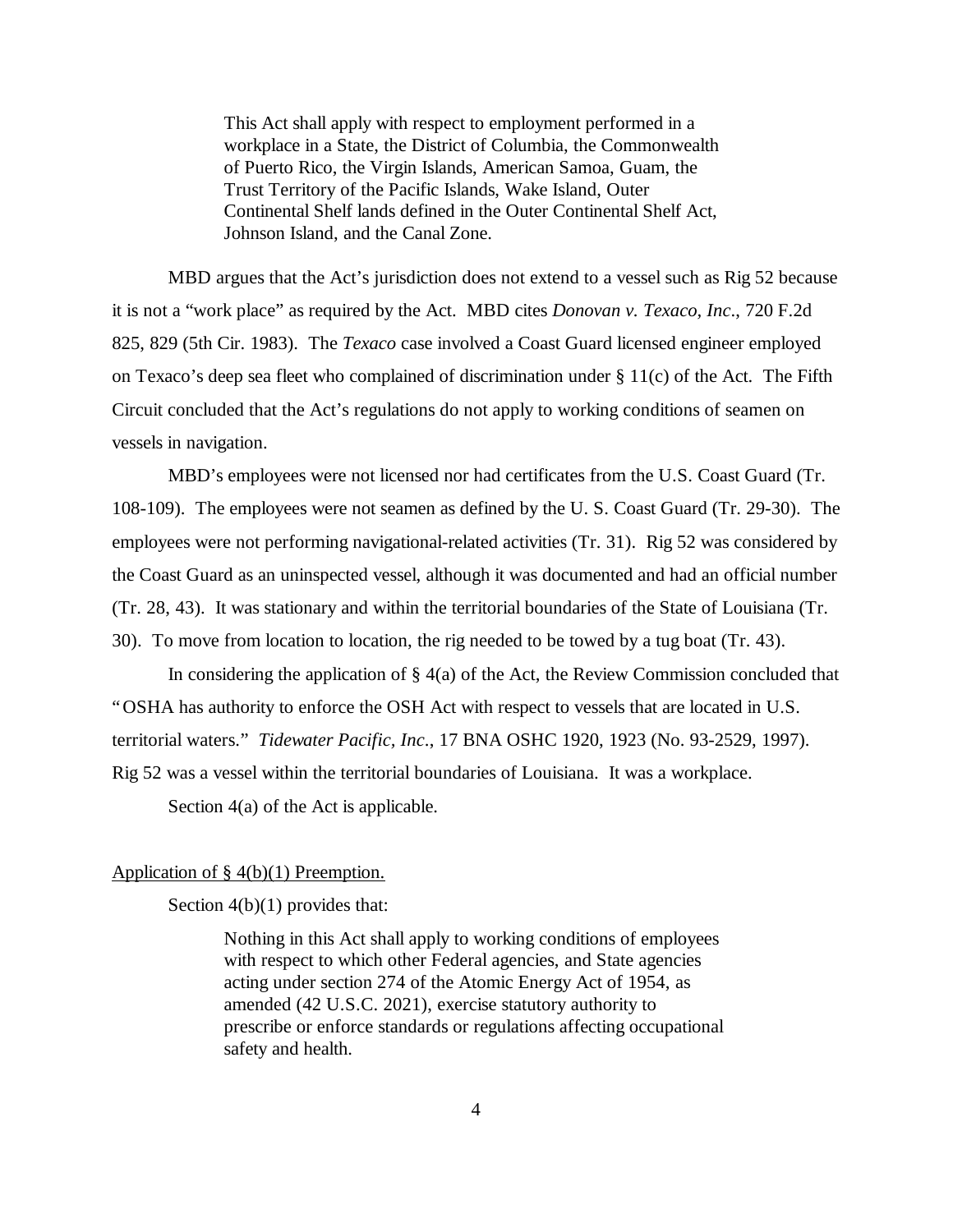The U.S. Coast Guard conducted its investigation under the authority of 46 C.F.R., Part 4, as derived from 46 U.S.C. § 6301. The Coast Guard determined that the Rig 52 accident met the definition of a marine casualty or accident. *See* 46 C.F.R § 4.03-1. The rig was a vessel in commercial service operating upon the navigable waters of the United States. (Joint Exh. J-1). It was designated by the Coast Guard as a serious marine incident because it involved one or more deaths, multiple injuries requiring medical attention, and there was damage to property in excess of \$100,000 (Exh. C-1; Tr. 26).

> To prove the affirmative defense that OSHA's jurisdiction has been preempted under section  $4(b)(1)$ , the employer must show that  $(1)$ the other federal agency has the statutory authority to regulate the cited working conditions, and (2) that agency has exercised that authority by issuing regulations having the force and effect of law.

*Rockwell International Corp*., 17 BNA OSHC 1810, 1803 (Nos. 93-45, 93-228, 93-233, 93-234, 1996).

Where the employer claiming the exemption satisfies its burden of proving that another agency has exercised its authority, OSHA jurisdiction will be preempted only as to those working conditions actually covered by the agency regulations. *Alaska Trawl Fisheries, Inc*., 15 BNA OSHC 1699, 1703-1704 (No. 89-1192, 1992). The term "exercise," as used in § 4(b)(1), requires an actual assertion of regulatory authority as opposed to a mere possession of authority. OSHA jurisdiction will be preempted only as to those working conditions actually covered by the agency regulations. *Id* at 1703-1704.

In the *Alaska Trawl* case, the Commission found that, in the absence of relevant Coast Guard regulations, OSHA jurisdiction over work performed on uninspected vessels was not preempted. There was no industry-wide exemption from OSHA regulations. The Commission dismissed as dictum the implication that *Dillingham Tug & Barge Corp*., 10 BNA OSHC 1859 (No. 77-4143, 1982), created an industry-wide exemption. *Id* at 1704-1705. Absent an industry wide exemption, OSHA jurisdiction is preempted only if the Coast Guard has specifically regulated the cited condition.

# Emergency Response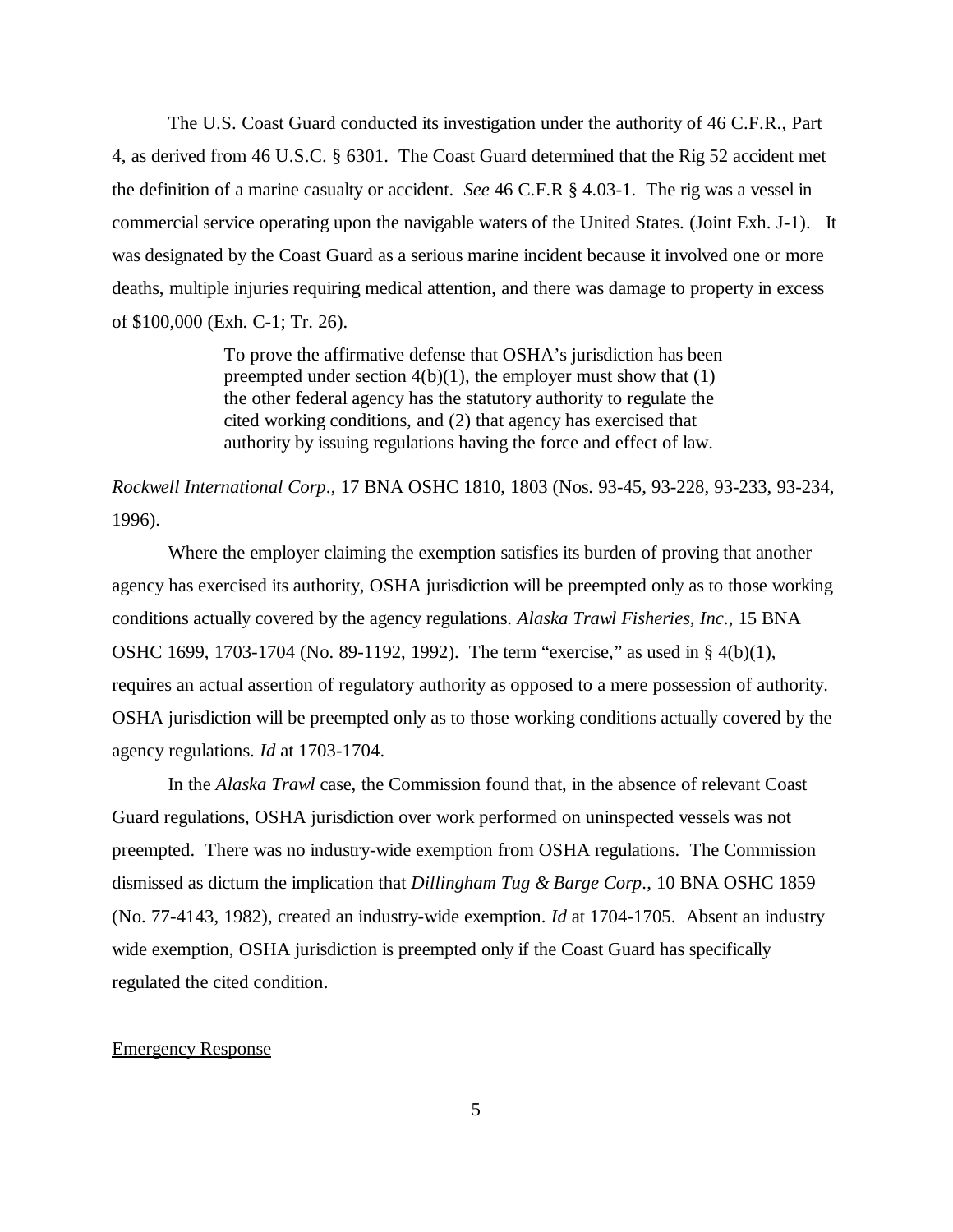The OSHA citation alleges that MBD failed to evacuate employees and failed to have an emergency response plan. MBD does not argue or identify any similar requirements enforced by the U.S. Coast Guard.

In *Tidewater Pacific, Inc*., 17 BNA OSHC 1920, 1924 (No.93-2529, 1997), the Review Commission found that the Coast Guard only regulates uninspected vessels to a "minimal" degree. The Coast Guard filed an amicus brief in the *Tidewater* case disclaiming comprehensive regulation of uninspected vessels. The Coast Guard described its safety standards applicable to uninspected vessels as solely limited to those areas delineated in 46 U.S.C. Chapter 41, which regulates the (a) number, type and size of fire extinguishers; (b) type and number of life preservers; (c) flame arresters, backfire traps, or similar devices on vessels with gasoline engines; (d) ventilation of engine and fuel tank compartments; and the (e) number and types of alerting and locating equipment for vessels on the high seas. *Id* at 1924.

Chief Warrant Officer John Grez of the U.S. Coast Guard, Marine Safety Office, who conducted the investigation into the Rig 52 explosion, testified that the scope of his investigation was limited to issues of hazard recognition, written procedures, engineering and overall crew competency (Tr. 26-27). He agreed that the Coast Guard regulations for uninspected vessels did not address the same concerns regarding employee evacuation and emergency response as cited by OSHA (Tr. 35).

MBD argues that Fifth Circuit case law concludes that Coast Guard statutory authority preempts OSHA. *See Clary v. Ocean Drilling and Exploration Co.*, 609 F.2d 1150 (5th Cir. 1980); *Donovan v. Texaco, Inc.,* 720 F.2d 825 (5th Cir. 1983). Generally, these cases hold that OSHA regulations do not apply to the working conditions of employees on vessels in navigation.

However, the Review Commission in *Tidewater* analyzed the same Fifth Circuit case law relied upon by MBD. As stated in *Tidewater*:

> Nevertheless, with due respect to the court, we find that *Clary* and *Donovan v. Texaco* are sufficiently distinguishable from the case here presented to have left undecided the precise question of OSH Act applicability to uninspected vessels.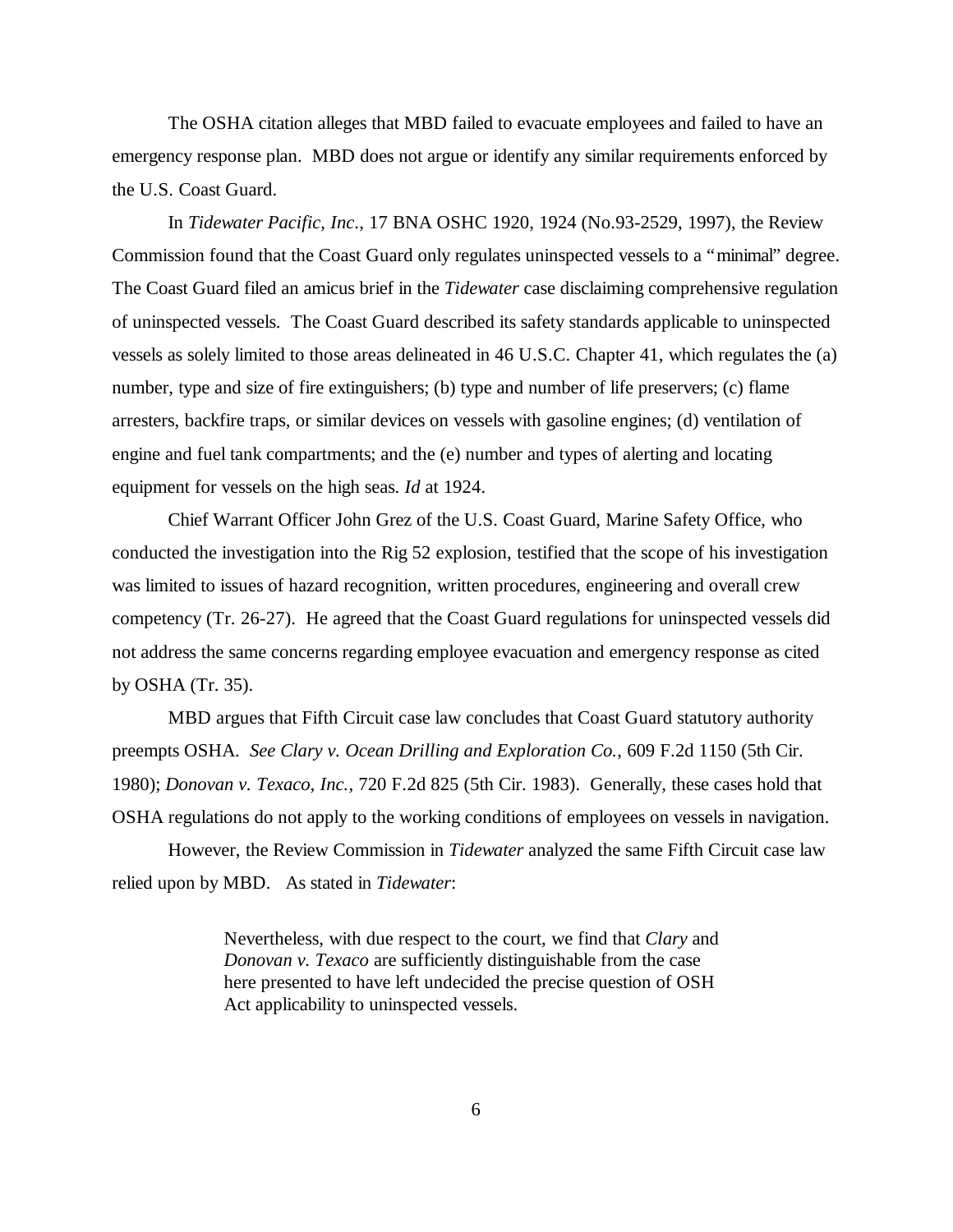In neither of the cases considered by the court did it differentiate between the extensive degree to which the Coast Guard regulates inspected vessels and the minimal degree to which it regulates those that are uninspected. The vessel classifications in those cases were not identified, although the court's consideration in *Donovan v. Texaco* of the MOU between the Coast Guard and OSHA suggests that the vessel there was inspected. 720 F.2d at 827 n.3. Moreover, the court relied in both cases on Commission precedent, subsequently overruled, suggesting that OSHA lacks jurisdiction over the working conditions of seamen. Most significantly in *Clary*, the court found that the cited OSHA construction and shipbuilding regulations did not, by their own terms, pertain to the special purpose drilling vessel on which the injured seaman worked. 609 F.2d at 1122. This fact alone would have been sufficient to decide the case. . . . Similarly, the court's finding in *Donovan v. Texaco*, that the Coast Guard's regulations included protections "parallel" to those contained in section 11(c), would have been sufficient to dismiss the Secretary's case. Inspected vessels subject to the MOU between OSHA and the Coast Guard are essentially regulated only by the Coast Guard and, consequently, would not steam in and out of OSHA coverage. As to the uninspected fleet, OSHA provides the only significant regulation of non-navigational working conditions for seamen employed on these vessels. Absent OSH Act coverage, these conditions would be completely unregulated.

*Id.* at 1927.

Also, MBD cites *Perry v. Falcon Drilling Company, Inc.,* 1995 WL 273538 (E.D. La., 1995) which held that OSHA regulations on stairs and stairways did not apply to FALCON Rig 16, an uninspected vessel, because of the U.S. Coast Guard's statutory authority. However, the decision in *Perry* is distinguishable from this case. The District Court found that the Coast Guard's regulations applicable for stairs and stairways precluded application of the OSHA regulations. The court stated that "OSHA regulations simply should not apply to govern safety concerns on vessels which have unique problems and concerns best addressed by the Coast Guard." In this case, there is no showing that the Coast Guard exercises authority to regulate employee evacuations and emergency response to hazardous substance releases during an explosion of a drilling rig.